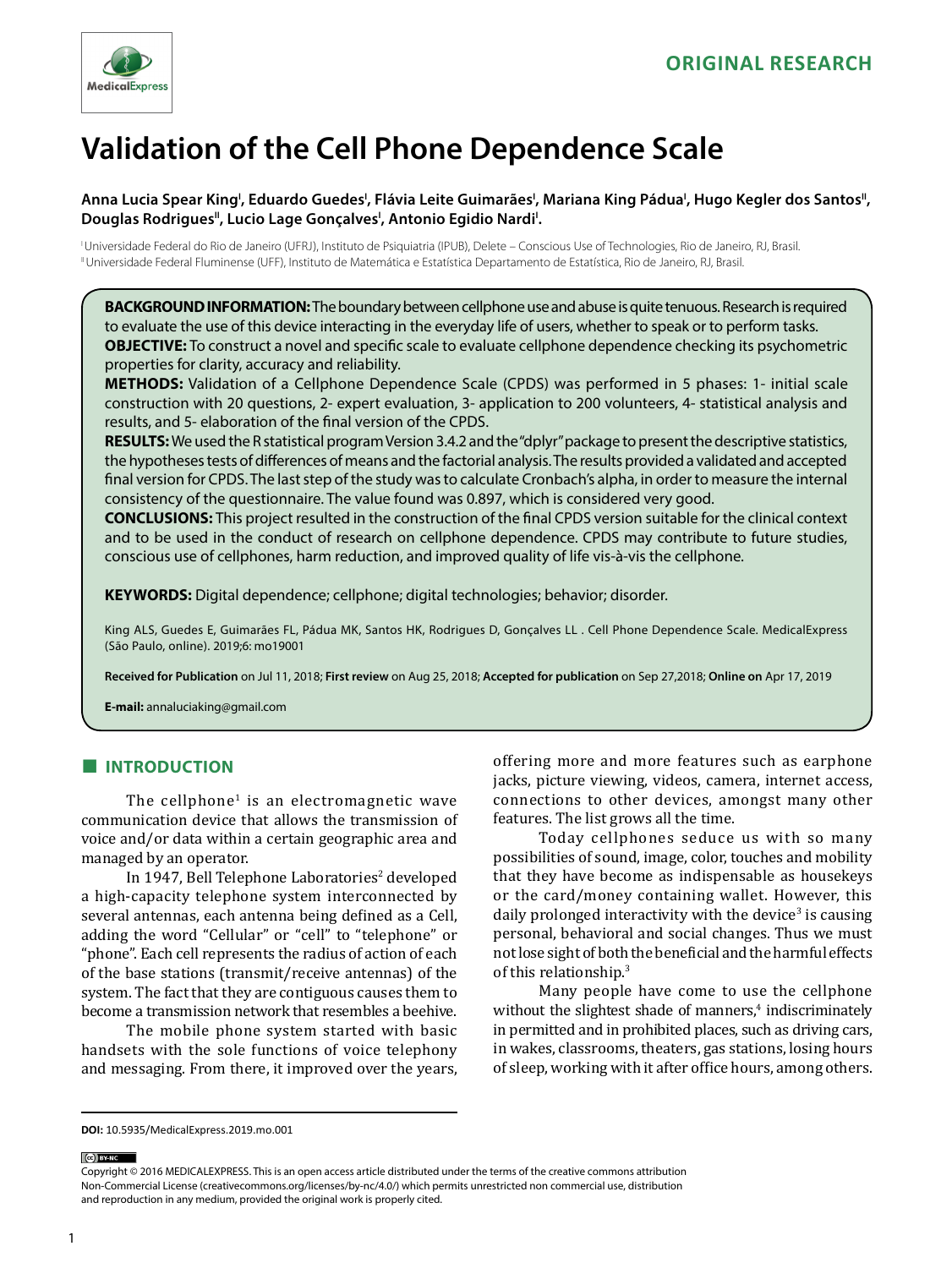The boundary between use and abuse is tenuous;<sup>5</sup> It has become increasingly obvious that research is urgently required to allow us to accurately evaluate its use, aiming at the prevention of physical losses<sup>6</sup> (spine, vision , joints, among others) and emotional losses' (anxiety, depression, nomophobia, among others) that may arise in the future. There is no specifically validated scale to evaluate the interactivity of the individual with the cellphone, as to duration and frequency of use, behaviors and symptoms. At present, there is a need for an evaluation scale directed to this subject, which can be applied individually to assess dependence and lead to solutions, regarding all aspects of the problem. Research results have been limited due to the lack of a specific validated instrument for the cellphone. Creating such a scale i.e. an instrument recognizable by all professionals in the field, may contribute to future studies investigating dependence and promote conscious cellphone use, thereby reducing harm and improving quality of life.

At the time of writing health professionals are witnessing in their practices an ever increasing flow of complaints of possible "pathological" relationships with cellphones; this problem must be better investigated whenever cellphone use deviates from the natural relationship of comfort and convenience.

The objective of this study is the validation of a scale to evaluate cellphone dependence<sup>9</sup>, checking its psychometric properties in terms of accuracy and reliability.

We intend to construct an instrument that can define the profile of subjects who use the cellphone only for leisure or work and differentiate them from those who may have acquired a mental disorder $10$  associated with its use. We hope our labors may improve service and provide appropriate treatment and guidance for both normal and abnormal conditions.

#### **■ MATERIALS AND METHODS**

The validation of the scale to evaluate cellphone dependence was performed in 5 phases: (1) construction of an initial scale with 20 questions; (2) evaluation by specialists; (3) application of the scale to 200 volunteers, namely a Main Group ( $n = 100$ ) with abusive use of the cellphone and a Control Group ( $n = 100$ ), without such abusive use; (4) statistical analysis; (5)- elaboration of a final validated version.

In order for a scale to be validated, it is necessary to develop a content rigorously aligned with the subject and the research objectives and then to request its evaluation by a group of specialists. These specialists, trained in the area of digital dependence<sup>11</sup> and based on previously published studies, constructed an initial scale with 20 questions and submitted them for evaluation by other six specialists qualified to analyze the content in terms of presentation, clarity, pertinence and understanding.

There is no consensus regarding the number of specialists who should participate in the validation of a scale, the definition of this number being at the discretion and accessibility of the researcher. However, the greater the number of specialists, the greater the disagreement; conversely, the smaller the number (less than 3) the greater the risk of agreement being one hundred percent.

In the initial version of the scale we put together 20 questions; dependence was ranked in three levels: mild, moderate and severe dependence. Each question afforded three possible replies: Never/Rarely (0 points); Often (1) and Always (2). Volunteers were asked to insert the corresponding response value next to each question. The scored points should be added so as to allow each person to receive a dependence rank.

For validation, we obtained demographic data, namely (a) age, (b) gender, (c) employment and (c) degree of education; this information was only used to identify the selected volunteers.

Factor analysis was used for the orthogonal model. The method used was Principal Components based on Spearman's correlation matrix. For data analysis we used the "dplyr" .<sup>13</sup> "psy" .<sup>14</sup> "paran" 15 packages into R statistical program, version 3.4.2. 16

**Inclusion and Exclusion Criteria.** Volunteers tested of the scale were people who came to our facility with a history of abusive (long hours) cellphone use and other technologies. Students, employees, patient companions, as well as anyone who agreed to participate. Volunteers were recruited through posters at the institution, person to person communication, both verbal or through social networks. Participants should be aged between 16 and 65 years and have a cellphone device with internet access.

The initial 20 question scale was applied, as previously noted, to two groups: Main (n = 100) with abusive cellphones use, and Controls  $(n = 100)$  without such abusive use. Main group volunteers should have scored  $\geq$  50 points in the Internet Addiction Test (IAT) scale.12 Another criterion for inclusion in the Main Group was an admission of abusive cellphone use, whether to speak, consult the Internet, send messages through social networks or to play games. Control Group volunteers should have scored  $< 50$  points in the IAT scale<sup>12</sup> and make use of the cellphone only when necessary to make calls or read/send messages.

Exclusion criteria for both groups included illiterate people and people with any kind of mental impairment that would have prevented the use of cellphones.

In the Main Group we were able to use 95 out of 100 volunteers and in the Control Group 90 out of 100 were kept. Volunteers discarded in both groups presented incomplete scales, discontinued participation or were unaccompanied minors. Completed results were entered into a database for statistical analysis.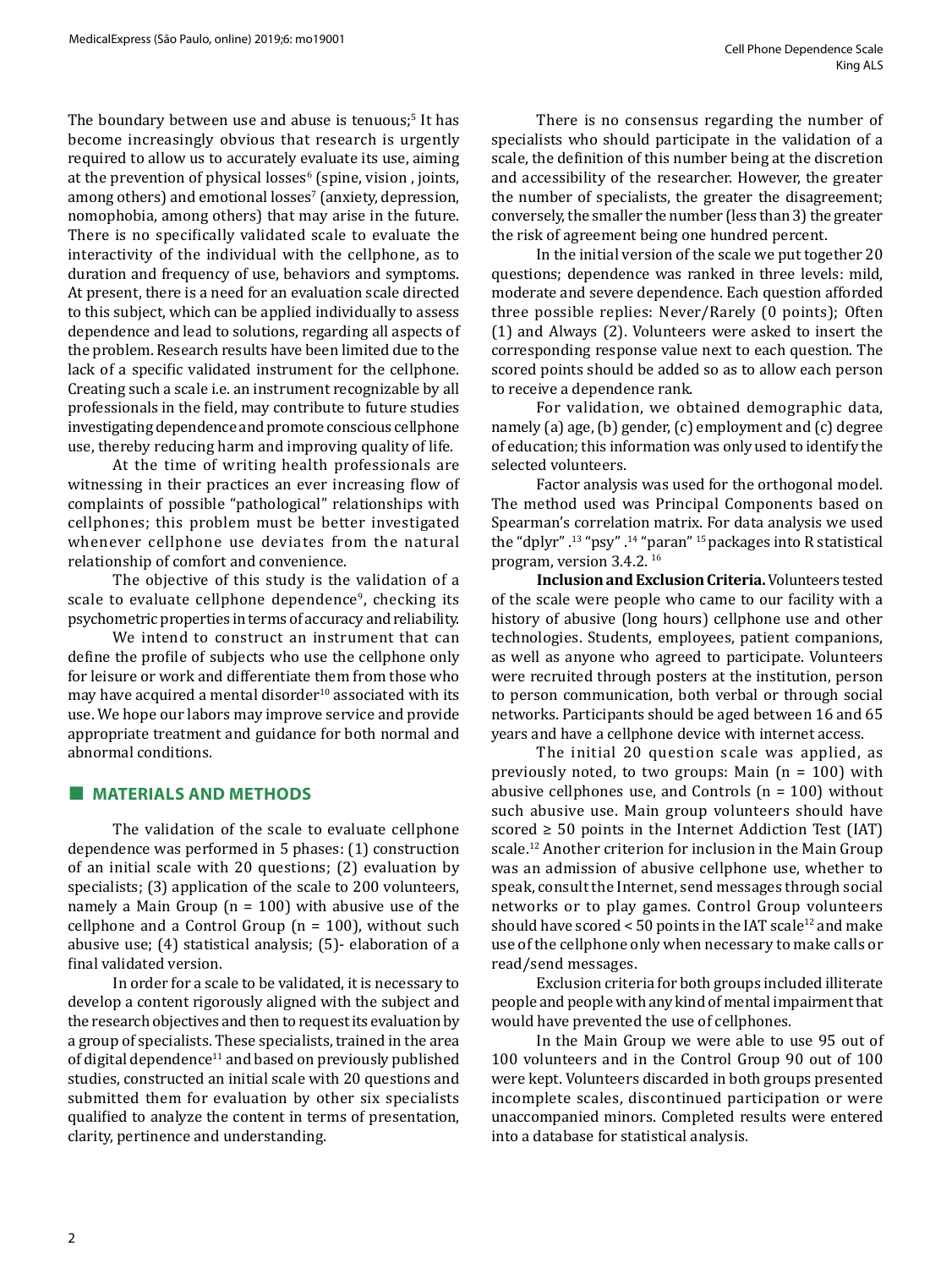#### **■ RESULTS**

Table 1 displays the results of descriptive statistics, showing absolute numbers and their respective percentages.

**Scores for the 20 original question scale**. The main group scored 20.2  $\pm$  6.7, while the control group scored 9.6  $\pm$  6.7. The t-statistic was 10.77, characterizing a highly significant difference (p <0.001) between the groups. This difference ratifies the characteristics of the main group presenting dependence whereas the control group present no such dependence.

**Factor analysis.** In order to verify the adequacy of the factorial analysis, two tests were performed. The Bartlett's sphericity tested verified correlation of the variables and produced a  $p < 0.001$ , indicating existence of excellent correlation between the variables. The Kaiser-Meyer-Olkin (KMO) criterion produced a value of 0.887; Any value above 0.8 is considered good.17 Due to these two results, we decided that it would be appropriate to perform the factorial analysis for the questionnaire. We used three criteria: Factorial Load, Screeplot and Parallel Analysis.

Table 2 shows the factorial loads which allowed us to determine the number of relevant factors.

It is recommended to use factorial loads whose cumulative results exceed 0.9, (0.8 in the worse scenario). $17$ However, for our data set, we would have to limit ourselves to 10 questions, which in practice would not solve the problem of adequate data reduction. We then proceeded to the Screeplot criterion of the correlation matrix, which allowed to eliminate questions related to Eigenvalues greater than 1, as shown in Figure 1.

#### **Table 1.** Descriptive statistics of the sample.

|                |            |             | Gender                   |                |                 |            |
|----------------|------------|-------------|--------------------------|----------------|-----------------|------------|
|                |            | <b>Male</b> |                          |                | <b>Female</b>   |            |
| <b>Control</b> |            | 28 (31.1%)  |                          |                | 62 (68.9%)      |            |
| Main           |            | 35 (36.8%)  |                          |                | 60 (63.2%)      |            |
|                |            |             | Age ranges               |                |                 |            |
|                | $15 - 25$  | $26 - 36$   | $37 - 47$                | 48-58          | 59-69           |            |
| Control        | 29 (32.2%) | 23 (25.6%)  | 11 (12.2%)               | 11 (12.2%)     | 16 (17.2%)      |            |
| <b>Main</b>    | 45 (47.4%) | 23 (24.2%)  | 20 (21.1%)               | $5(5.3\%)$     | $2(2.1\%)$      |            |
|                |            |             | <b>Instruction level</b> |                |                 |            |
|                | Middle     | Higher      | Graduate                 | <b>Masters</b> | <b>Doctoral</b> | <b>NI</b>  |
| Control        | 21 (23.3%) | 26 (28.9%)  | 37 (41,1%)               | $2(2.2\%)$     | $3(3.3\%)$      | $1(1.1\%)$ |
| <b>Main</b>    | 54 (56.8%) | 26 (27.4%)  | $9(9,5\%)$               | $5(5,3\%)$     | $0(0\%)$        | $1(1.1\%)$ |

NI: not informed

#### **Table 2.** Factorial loads of principal components (PC).

|                              | <b>PC1</b>      | PC <sub>2</sub> | PC <sub>3</sub> | PC <sub>4</sub> | PC <sub>5</sub> |
|------------------------------|-----------------|-----------------|-----------------|-----------------|-----------------|
| Std. Dev.                    | 2.65            | 1.55            | 1.136           | 1.089           | 0.971           |
| Proportion of Variance       | 0.35            | 0.12            | 0.065           | 0.059           | 0.047           |
| <b>Cumulative Proportion</b> | 0.35            | 0.47            | 0.534           | 0.594           | 0.641           |
|                              | PC <sub>6</sub> | PC <sub>7</sub> | PC <sub>8</sub> | PC <sub>9</sub> | <b>PC 10</b>    |
| Std. Dev.                    | 0.89            | 0.868           | 0.831           | 0.782           | 0.757           |
| Proportion of Variance       | 0.04            | 0.038           | 0.035           | 0.031           | 0.029           |
| <b>Cumulative Proportion</b> | 0.68            | 0.718           | 0.753           | 0.783           | 0.812           |
|                              | <b>PC11</b>     | <b>PC 12</b>    | <b>PC 13</b>    | <b>PC 14</b>    | <b>PC15</b>     |
| Std. Dev.                    | 0.745           | 0.708           | 0.683           | 0.642           | 0.63            |
| Proportion of Variance       | 0.028           | 0.025           | 0.023           | 0.021           | 0.02            |
| <b>Cumulative Proportion</b> | 0.840           | 0.865           | 0.888           | 0.909           | 0.93            |
|                              | <b>PC 16</b>    | <b>PC 17</b>    | <b>PC18</b>     | <b>PC 19</b>    | <b>PC 20</b>    |
| Std. Dev.                    | 0.585           | 0.577           | 0.518           | 0.506           | 0.474           |
| Proportion of Variance       | 0.017           | 0.017           | 0.013           | 0.013           | 0.011           |
| <b>Cumulative Proportion</b> | 0.946           | 0.963           | 0.976           | 0.989           | 1.000           |

PC for Q: Principal component for Question; Std. Dev: standard deviation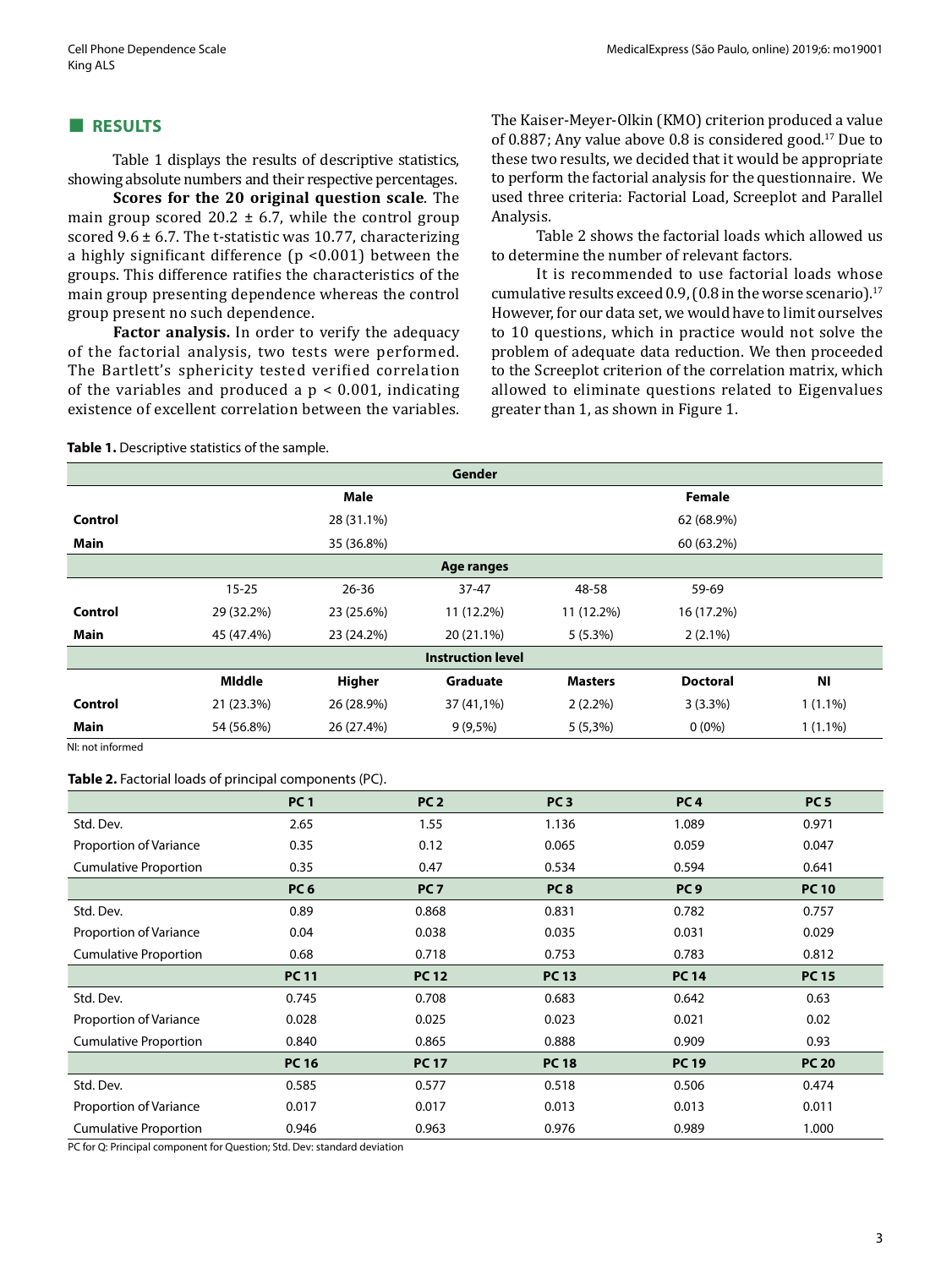

**Figure 1.** Screeplot.

it should be noted in the chart the components in which the points are above the red line and whose variance is greater than 1, because these are the components you consider relevant (Table 3).

It is clear that 4 of the 20 questions of the initial version should be withdrawn because they have a value below 0.5, considered low and not significant<sup>17</sup>. Therefore, 16 questions were left in the final version. This problem will be taken up in the discussion.

The third criterion used to find the number of factors was the Parallel Analysis. By this criterion, the number of factors found was equal to 2, as we see in the table with the commonalities presented below (Table 4).

The problem encountered when using parallel analysis is that commonalities are very low, with only 9 questions reaching the minimum value of 0.5.

Thus, after the analyzes we opted for the Screeplot result that pointed to the withdrawal of 4 items from the scale.

The last step of the study was to calculate Cronbach's alpha,17 in order to measure the internal consistency of the questionnaire. The value found was 0.897, which is considered very good.17 This means that the questions of the scale are aligned with each other, qualifying it as positive to measure the dependence on the cellphone.

#### **■ DISCUSSION**

A final validated scale was constructed, with the purpose of being used in clinical practice which fully met what was proposed, namely the evaluation of dependence to the cellphone. This required five stages to be completed, which in turn pointed the way to final adjustments. These were performed after expert approval and statistical analysis.

**Table 3.** Communalities for 4 factors. Cellphone dependence scale (CPDS) for questions 1 - 20.

| CPDS 01  | CPDS 02  | CPDS 03  | CPDS 04  | CPDS 05  |
|----------|----------|----------|----------|----------|
| 0.625    | 0.564    | 0.674    | 0.614    | 0.581    |
| CPDS Q6  | CPDS O7  | CPDS O8  | CPDS Q9  | CPDS Q10 |
| 0.457    | 0.667    | 0.604    | 0.467    | 0.490    |
| CPDS 011 | CPDS 012 | CPDS Q13 | CPDS 014 | CPDS Q15 |
| 0.575    | 0.618    | 0.689    | 0.688    | 0.695    |
| CPDS 016 | CPDS Q17 | CPDS 018 | CPDS 019 | CPDS Q20 |
| 0.670    | 0.662    | 0.518    | 0.569    | 0.449    |

CPDS Q(N): Cellphone dependence scale question(n). Bold type denotes a value < 0.5.

|  |  |  | Table 4. Communality for 2 factors. Cellphone dependence scale (CPDS). |
|--|--|--|------------------------------------------------------------------------|
|--|--|--|------------------------------------------------------------------------|

| 0.469    | 0.586    | 0.244    | 0.148    | 0.426    |
|----------|----------|----------|----------|----------|
|          |          |          |          |          |
| CPDS 016 | CPDS Q17 | CPDS 018 | CPDS Q19 | CPDS 020 |
| 0.264    | 0.615    | 0.682    | 0.543    | 0.622    |
| CPDS 011 | CPDS Q12 | CPDS 013 | CPDS Q14 | CPDS 015 |
| 0.426    | 0.597    | 0.559    | 0.449    | 0.371    |
| CPDS O6  | CPDS 07  | CPDS O8  | CPDS O9  | CPDS 010 |
| 0.470    | 0.362    | 0.457    | 0.584    | 0.525    |
| CPDS Q1  | CPDS Q2  | CPDS 03  | CPDS 04  | CPDS O5  |
|          |          |          |          |          |

CPDS Q(N): Cellphone dependence scale question(n).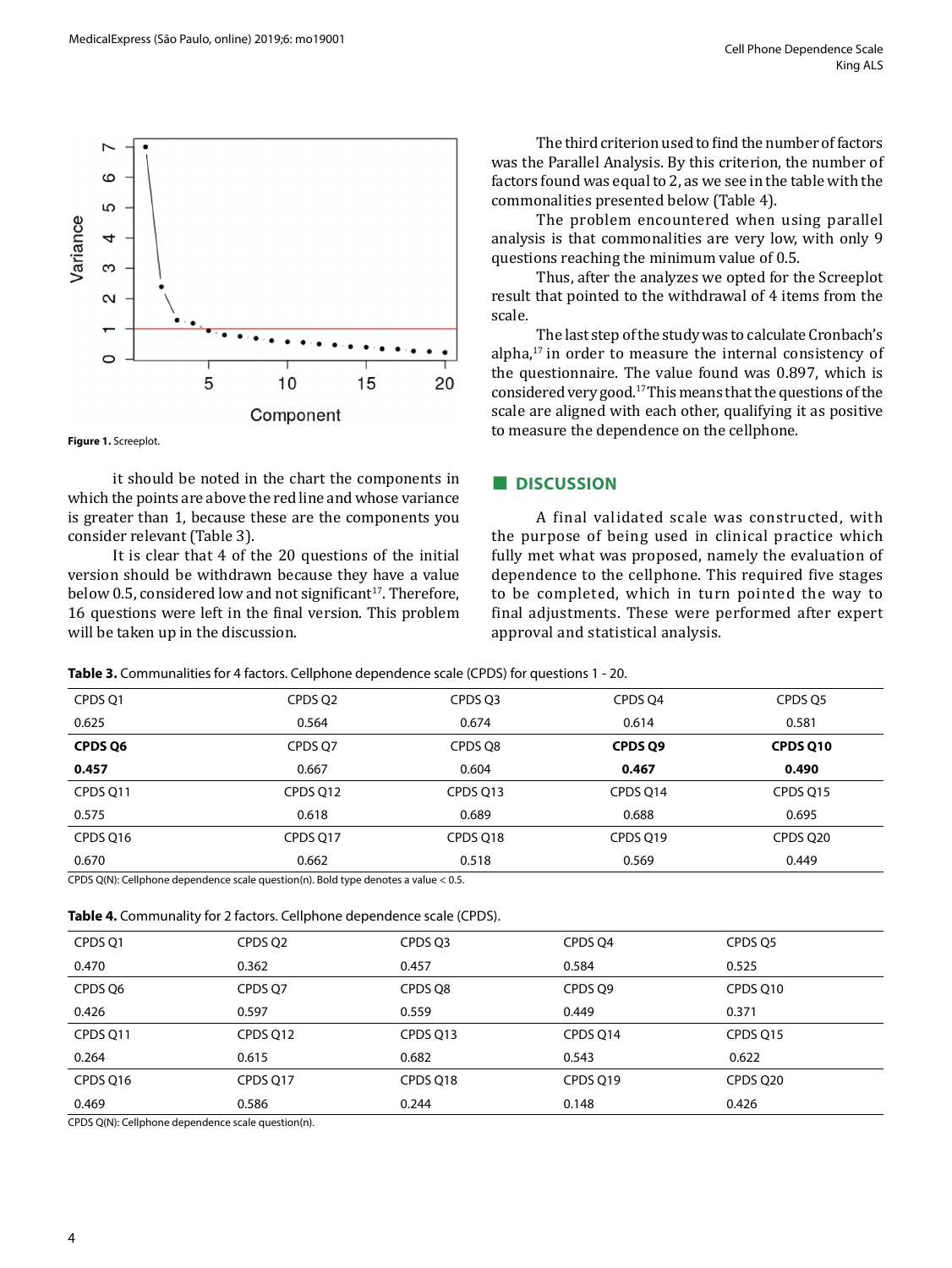Upon completion of the evaluation of the initial 20-question scale by the six experts, all points of agreement and disagreement were verified for each question and a consensus was reached, suggesting the withdrawal of four apparently irrelevant questions. Statistical analysis of the commonalities carried out on the initial 20 questions confirmed the removal of the same four questions, because of low (< 0.5), non-significant values. The excluded questions were:<sup>17</sup>

- 1. "How often did you feel some kind of physical discomfort, such as a tightness in the chest, a sore throat, palpitation, shortness of breath or dizziness when you realize that you were without your cellphone?" The question had been initially proposed because it occurred in two reports,<sup>18,19</sup> where it related to a pathological dependence on cellphones, $3$  namely the presence of such symptoms in the absence of the device.
- 2. "How often did you feel devalued when you realized that your friends received more cellphone calls or messages than you did?" This question was present in reports $20,21$  which found that increases or reductions of self-esteem could sometimes be related to comments and posts in social networks.
- 3. "How often did you feel unsafe without the cellphone at hand or when you ran out of battery or found yourself out of range?" This had been included based on studies<sup>1,22</sup> showing that individuals with some mental disorders $^{23}$ associated with cellphone dependence felt insecure when for any reason they were unable to communicate through the device.
- 4. "How often do you have the cellphone in your hands and feel you have company?" This question was inserted because studies $9,18,24$  suggested the individuals felt they had company (hence felt secure) with the cellphone in hands.

Guimarães et al $25$  in a study on scale validation required an instrument able to specifically assess heart rate anxiety as an essential tool. We did not consider it appropriate to evaluate something so specific through a general instrument; we rather preferred a scale to evaluate the daily interaction of individuals vis-à-vis the cellphone.

As a limitation of the study, we came across an absence of specific validated instruments capable of investigating behavior using a cellphone on a day-to-day basis, which might have helped us in the preparation of the present scale. Thus, we could only rely on the  $IAT<sup>12</sup>$ , which evaluates general dependence on the Internet: this we very successfully used for our preliminary identification of who should be in the Main or Control groups.

Future studies are recommended so that we can refine the research in all areas and especially on the subject of digital dependence, $11$  a very scarcely explored, but so necessary theme in today's world. We are now , all of us, witnesses of very young children<sup>26</sup> interacting with cellphones without sufficient concern of parents or guardians regarding the potential physical and emotional problems<sup>7</sup> that may be lurking in the future.

## **■ CONCLUSION**

The results obtained provided a validated final version of a Scale to Evaluate Cellphone Dependence (CPDS) with 16 clear, accurate and reliable questions, appropriate to clinical contexts. After all the analyzes performed upon the initial scale with 20 questions, 4 questions were considered irrelevant; this ensured a more qualified final version. Statistical results showed that the questions kept in the final version of the CPDS showed alignment among them, qualifying the complete scale as adequate to measure cellphone dependence. The final version can be used as a pioneer scale to evaluate cellphone dependence whenever a specific research of this nature is required. We recommend that the study be replicated in a larger sample and representative of the target population.

## **■ AUTHOR CONTRIBUTION**

ALS King: planned, reviewed the literature, applied the scales, worked with the database

and wrote the article.

E Guedes: applied the scales and wrote the article.

FL Guimarães: applied the scales, worked in the database and wrote the

the Article.

M K Pádua: applied the scales and wrote the article. HK Santos: statistical analysis and wrote the article. D Rodrigues: statistical analysis and wrote the article. L L Gonçalves: statistical analysis and wrote the article. AE Nardi: guided and wrote the article.

## **■ CONFLICT OF INTEREST**

Authors declare no conflict of interest.

## **■ ACKNOWLEDGEMENTS**

This work was supported by: Carlos Chagas Filho Foundation for Research Support of the State of Rio de Janeiro (FAPERJ); Institute of Psychiatry (IPUB) of the Federal University of Rio de Janeiro (UFRJ); Delete - Conscious Use of Technologies.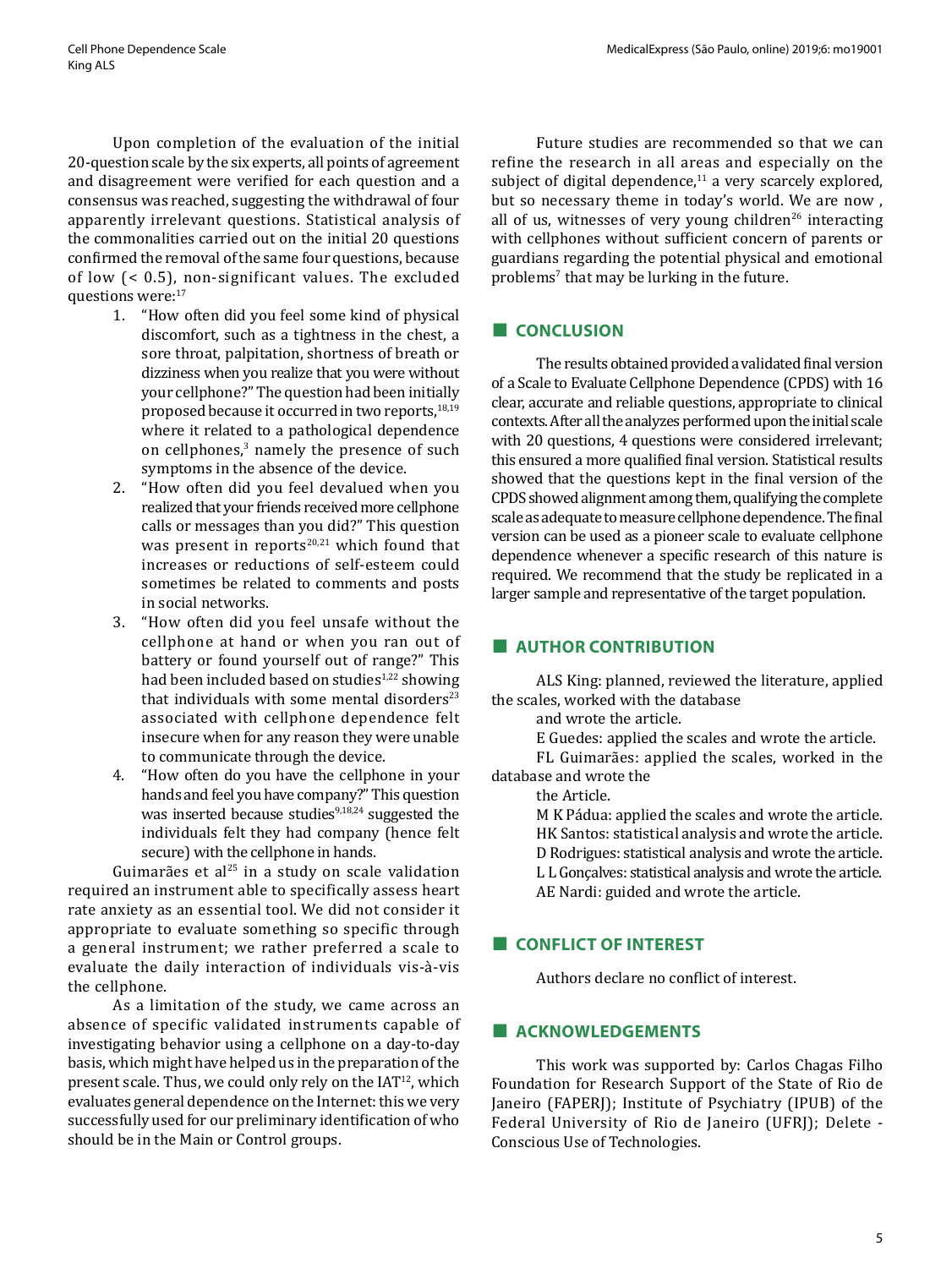## **■ REFERENCES**

- 1. Abbas ZH, Muhammad F, Jiao L. Analysis of Load Balancing and Interference Management in Heterogeneous Cellular Networks. *IEEE Access. 2017;* 5:14690-705. DOI:10.1109/ACCESS.2017.2732498
- 2. Bell telefone Laboratories. Wikip $\sqrt{\circ}$ dia. Acess May, 2018. https:// pt.wikipedia.org/wiki/Bell\_Labs
- 3. King ALS, Nardi AE, Cardoso A (Organizadores). Nomofobia Dependência do computador, internet, redes sociais? Dependência do telefone celular? O impacto das novas tecnologias interferindo no comportamento humano. Editora Atheneu, RJ, 2015.
- 4. King ALS, Guedes E, Nardi AE. Etiqueta Digital. Porto Alegre: EducaBooks,2017.
- 5. King AL, Nardi AE. Novas tecnologias: uso e abuso. In: Associação Brasileira de Psiquiatria; Nardi AE, Silva AG, Quevedo JL, organizadores. PROPSIQ Programa de Atualização em Psiquiatria: Ciclo 3. Porto Alegre: Artmed/ Panamericana; 2013. p. 9-27. (Sistema de Educação Médica Continuada a Distância, v. 2).
- 6. King ALS, Pádua MK, Guedes E, Nardi AE. Ergonomia Digital. Porto Alegre: EducaBooks, 2018.
- 7. King ALS, Valença AM, Silva AC, Sancassiani F, Machado S, Nardi AE. Nomophobia: Impact of Cell Phone Use Interfering with Symptoms and Emotions of Individuals with Panic Disorder Compared with a Control Group. Clin Pract Epidemiol Ment Health. 2014;10:28-35. DOI:10.2174/1745017901410010028
- 8. Nardi AE; Silva ACO; Valença AM. ; King ALS; Sardinha, A ; Martiny, C ; Dias, G ; Carvalho M R; Baczynski T; Coutinho F . et al. Transtorno de Pânico Teoria e Clínica. 1ª. ed. Porto Alegre: Artmed, 2012. v. 1. 202p.
- 9. King ALS, Valença AM, Nardi AE. Nomophobia: The Mobile Phone in Panic Disorder With Agoraphobia Reducing Phobias or Worsening of Dependence? Cogn Behav Neurol. 2010;23(1):52-4. DOI:10.1097/ WNN.0b013e3181b7eabc
- 10. Associação Americana de Psiquiatria DSM-IV-TR. Manual Diagnóstico e Estatístico de Transtornos mentais. 5ª edição, Artes Médicas, Porto Alegre, 2000.
- 11. Gonçalves LL. Dependência Digital: tecnologias transformando pessoas, relacionamentos e organizações. Barra Livros, RJ, 2017.
- 12. IAT -The Center for Internet Addiction Recovery, Copyright 2009-2010 by The Center for Internet Addiction; Web Site Designed by [Next](http://nextsunrise.com/)  [Sunrise Studios, Bradford PA.](http://nextsunrise.com/)
- 13. Hadley Wickham, Romain Francois, Lionel Henry and Kirill Müller (2017). dplyr: A Grammar of Data Manipulation. R package version 0.7.4. https://CRAN.R-project.org/package=dplyr
- 14. Falissard B. (2012). psy: Various procedures used in psychometry. R package version 1.1. https://CRAN.R-project.org/package=psy
- 15. Dinno A (2012). paran: Horn's Test of Principal Components/Factors. R package version 1.5.1. https://CRAN.R-project.org/package=paran.
- 16. R Core Team (2017). R: A language and environment for statistical computing. R Foundation for Statistical Computing, Vienna, Austria. URL <https://www.R-project.org/>.
- 17. HAIR et al. Fundamentos de métodos de pesquisa em administração. Tradução: Lene Belon Ribeiro. Porto Alegre: Bookman, 2005.
- 18. King ALS; Valença AM; Silva ACO; Melo-Neto, VL; Freire, RC; Nardi AE et al. Efficacy of specific model of cognitive-behavioral therapy among panic disorder patients with agoraphobia: a randomized clinical trial. São Paulo Medical Journal 2011; 129(5):325-34. DOI:10.1590/S1516- 31802011000500008
- 19. King ALS; Valença AM; Silva ACO; Baczynski T; Carvalho MR; Nardi AE. Nomophobia: dependency on virtual environments or social phobia? Comp Human Behav. 2013;29(1):140-4. DOI:10.1016/j. chb.2012.07.025
- 20. Guedes E, Sancassiani F, Carta MG, Campos C, Machado S, King ALS, et al. Internet addiction and excessive social networks use: what about facebook? Clinical Practice & Epidemiology in Mental Health, 2016;12,43-8. DOI: 10.2174/174501790162010043.
- 21. Appolinario JC, Levitan MN, King AL, Gherman BR, Gonçalves W, Gurgel W et al. Depressão Resistente ao tratamento. In: Associação Brasileira de Psiquiatria; Nardi AE, Silva AG, Quevedo JL, organizadores. PROPSIQ Programa de Atualização em Psiquiatria: Ciclo 6. Porto Alegre: Artmed Panamericana; 2017. P. 23-50. (Sistema de Educação Continuada a distância, v. 3).
- 22. Guedes E, Nardi AE, Guimarães FMC, Machado S, King ALS. Social networking, a new online addiction: a review of Facebook and other addiction disorders. MedicalExpress. 2016:3(1):M 160101. DOI:10.5935/MedicalExpress.2016.01.01.
- 23. Guimarães LAM, Veras AB (Organizadores). Saúde Psíquica e trabalho. Campo Grande, MS: UCBD, 2017.
- 24. Guimarães FMC, Nardi AE, Cardoso A, Valença AM, Guedes E, King ALS. Cognitive behavioral therapy treatment for smoking alcoholics in outpatients. Medical Express. 2014;1(6):336-40. DOI:10.5935/ MedicalExpress.2014.06.08
- 25. Sardinha A, Nardi AE, Gil CSA, Ferreira MC, Eifert GH. *Arq. Bras. Cardiol.* [online]. 2013, vol.101, n.6, pp.554-561. ISSN 0066-782X. http:// dx.doi.org/10.5935/abc.20130207.
- 26. King ALS, Guedes E, Nardi AE. Cartilha Digital. Porto Alegre: EducaBooks, 2017.
- 27. King ALS, Guedes E, Nardi AE. Ergonomia Digital. Porto Alegre: EducaBooks, 2017.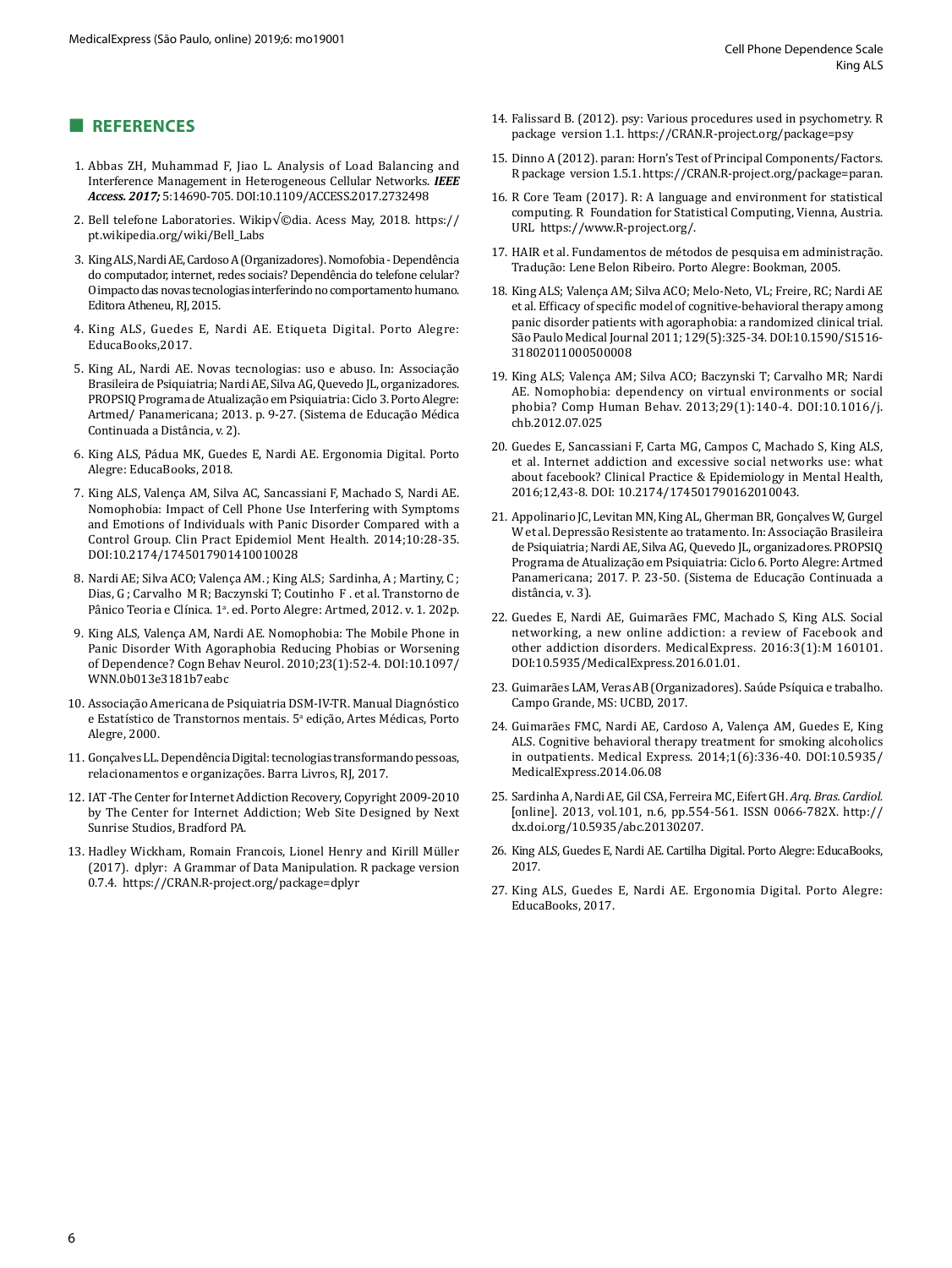#### **Annex 1 - Validated final version:**

**Cell Phone Dependence Scale (CPDS**)

## **IDENTIFICATION**

| Date: $\angle$ / $\angle$ Age: $\angle$                                                                                                                                                                                        |
|--------------------------------------------------------------------------------------------------------------------------------------------------------------------------------------------------------------------------------|
| Your Name: Now Your Manager                                                                                                                                                                                                    |
| Gender: $F()M()$                                                                                                                                                                                                               |
| Works: Yes $( )$ No $( )$                                                                                                                                                                                                      |
| Unemployed: Yes () No ()                                                                                                                                                                                                       |
| Level of Education: () Middle () Upper () Postgraduate () Master                                                                                                                                                               |
| () Doctorate degree                                                                                                                                                                                                            |
| Signature of Volunteer:                                                                                                                                                                                                        |
| Email: Email: All Annual Secrets of the Secrets of the Secrets of the Secrets of the Secrets of the Secrets of the Secrets of the Secrets of the Secrets of the Secrets of the Secrets of the Secrets of the Secrets of the Se |
| Phone(s)                                                                                                                                                                                                                       |
|                                                                                                                                                                                                                                |

## **INTERVIEWER**

## **INTRUCTIONS**

The test is a 16-question scale that measures mild, moderate, and severe cellphone (cellphone) dependence.

Enter the value corresponding to your answer next to each question, as follows:

a- Never/Rarely (0)

b- Frequently (1)

c- Always (2)

## **QUESTIONS:**

1- How often do you use your cellphone in daily life?

\_\_\_\_\_\_\_\_\_\_\_\_\_\_\_\_\_\_\_\_\_\_\_\_\_\_\_\_\_\_\_\_\_\_\_\_\_\_\_\_\_\_\_\_\_\_\_\_\_\_\_\_\_\_\_

- 2- How often can you not leave without taking the cellphone?
- 3- How often do you return if you forget to take the cellphone?
- 4- How often do you access the internet on the cellphone?
- 5- How often do you feel anxious when you realize that you are without the cellphone?

6- How often do you feel sad or depressed when you are disconnected from the internet or social networks through your cellphone?

7- How often do you feel nervous about not having the cellphone with you to communicate?

8- How often are you afraid of leaving without the cellphone and feeling sick in the street without the means to ask for immediate "help" or make contact with someone you trust?

9- How often do you keep the cellphone close at hand?

- 10- How often do you keep the cellphone switched on 24 hours a day?
- 11- How often do you sleep with the cellphone switched on?
- 12- How often do you access the cellphone more than 30 times a day to view messages, emails, etc?

13- How often do you keep connected to the cellphone when you are with friends or family?

14- How often do you feel lonely if you do not participate in social networks or when you are not in groups while others are?

15- How often do you keep in the agenda of the cellphone the number of a doctor, psychologist or hospital for fear of feeling sick in the street?

16- How often do you play on the cellphone?